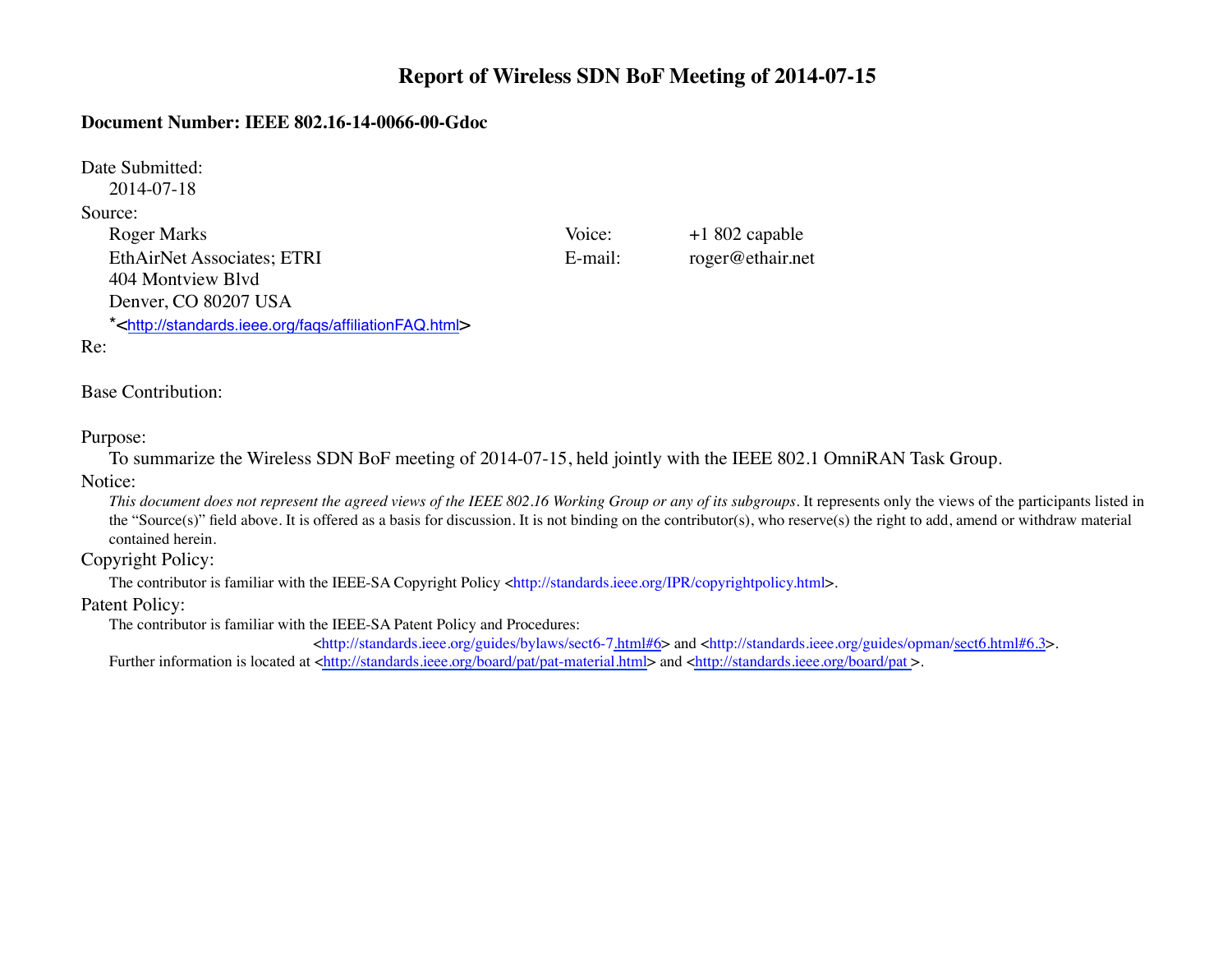# **Report of Wireless SDN BoF Meeting of 2014-07-15**

- Tuesday 15 July, 4-6 PM at the 802 Plenary
- This meeting was jointly organized by IEEE 802.16 WG and 802.1 OmniRAN TG
- Agenda: http://tinyurl.com/SDN20140715
- Announced via 802.16 reflector, 802.1 reflector, and "STDS-802-SDN" reflector

– see [subscription info](https://listserv.ieee.org/cgi-bin/wa?SUBED1=STDS-802-sdn)

• Followup to Nov 2013 IEEE 802 tutorial, and to prior BoF meetings (January and March 2014)